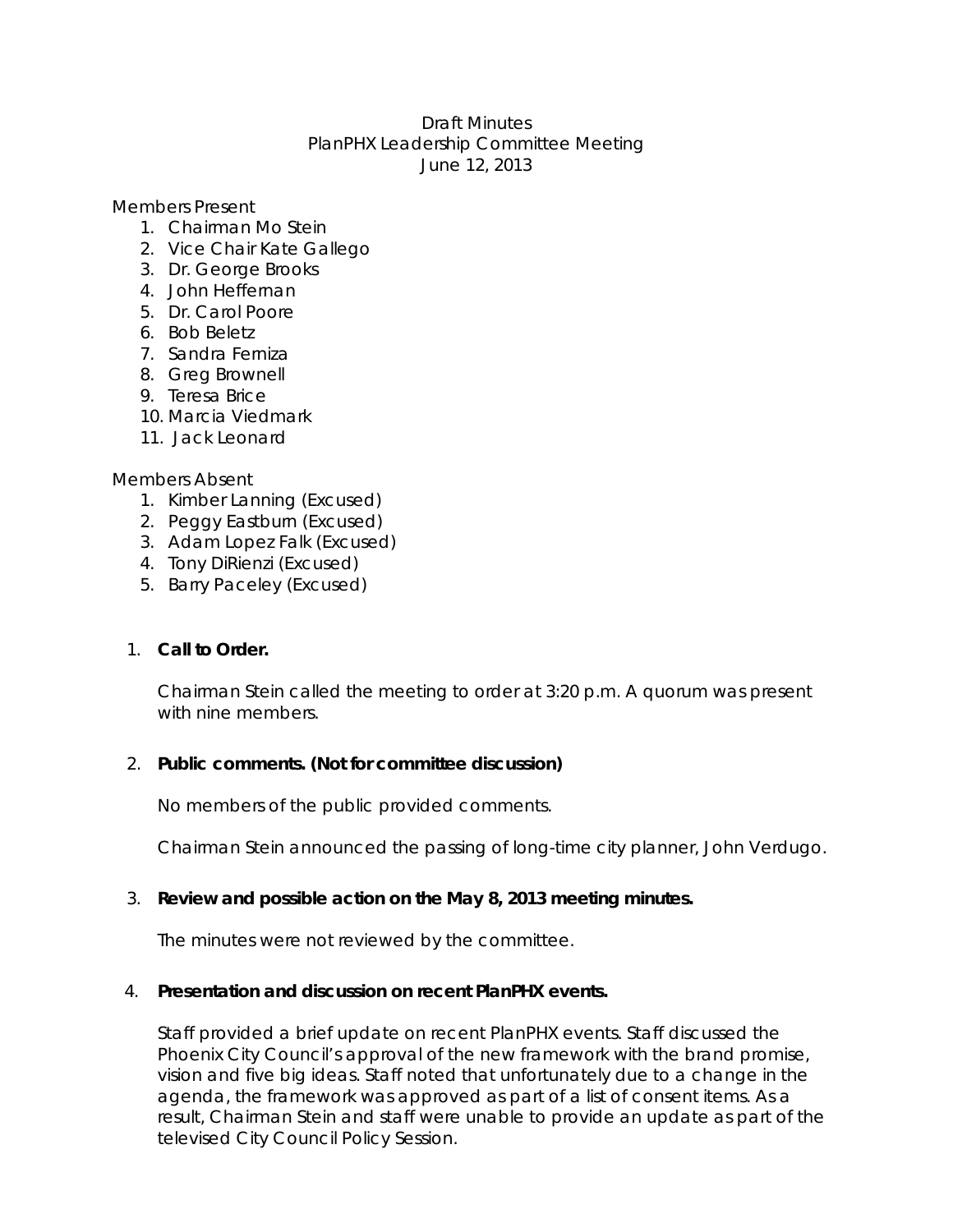Staff ran through the presentation that was given to the Phoenix City Council Neighborhood, Housing and Development Subcommittee. Dr. Brooks commented that the slide with the brand promise, vision and five big ideas can be a bit confusing.

Staff acknowledged Dr. Brook's observation and stated they would update the slide to make it easier for the audience to understand.

## 5. **Presentation and discussion on long range planning in Phoenix and the urban villages.**

Chairman Stein introduced Mr. Larry Lazarus and provided a brief overview of the role Mr. Lazarus has played in shaping Phoenix's planning history. Mr. Lazarus served as chairman of the Urban Form Directions for the City of Phoenix and played a key role in establishing the Village Concept Plan.

Mr. Lazarus thanked Chairman Stein for the invitation and proceeded to share some of his experience and lessons learned in creating the Village Concept Plan. Highlights from Mr. Lazarus' talk are as follows:

- Mr. Lazarus stated that the first and most important lesson from the process is that follow-up and implementation are the most important elements of any plan. "It's one thing to plan, it's another thing to implement".
- Mr. Lazarus provided a detailed account of how the locations of the village cores were chosen.
- There were several items Mr. Lazarus stated he wished that they had addressed and they include:
	- o Neighborhood Preservation
	- o Sustainability
	- o Healthy Communities
- **Mr. Lazarus emphasized the importance that the issue of sustainability will** have in shaping our city's future.
- **Mr. Lazarus outlined some of the opportunity areas Phoenix should really** take a strong look at when planning for the future
	- o Discovery Triangle
	- o Metrocenter Mall
	- o Park Central Mall
- Mr. Lazarus stressed the impact that changes to the heath care industry will be changing the way cities plan for health care services in their community.
- Mr. Lazarus stated that our parks system is an untapped resource with tremendous potential for public private partnerships. Mr. Lazarus cited a few examples of public parks in other cities and countries with commercial uses like restaurants in them. Mr. Lazarus mentioned Margaret T. Hance Park and Papago Park as examples of parks with this potential.

Dr. Carol Poore asked Mr. Lazarus to comment on the state of the villages and their respective village planning committees (VPCs).

Mr. Lazarus responded that he felt that the VPCs had become too political and that their charge had become too focused on reviewing rezoning requests. Mr.